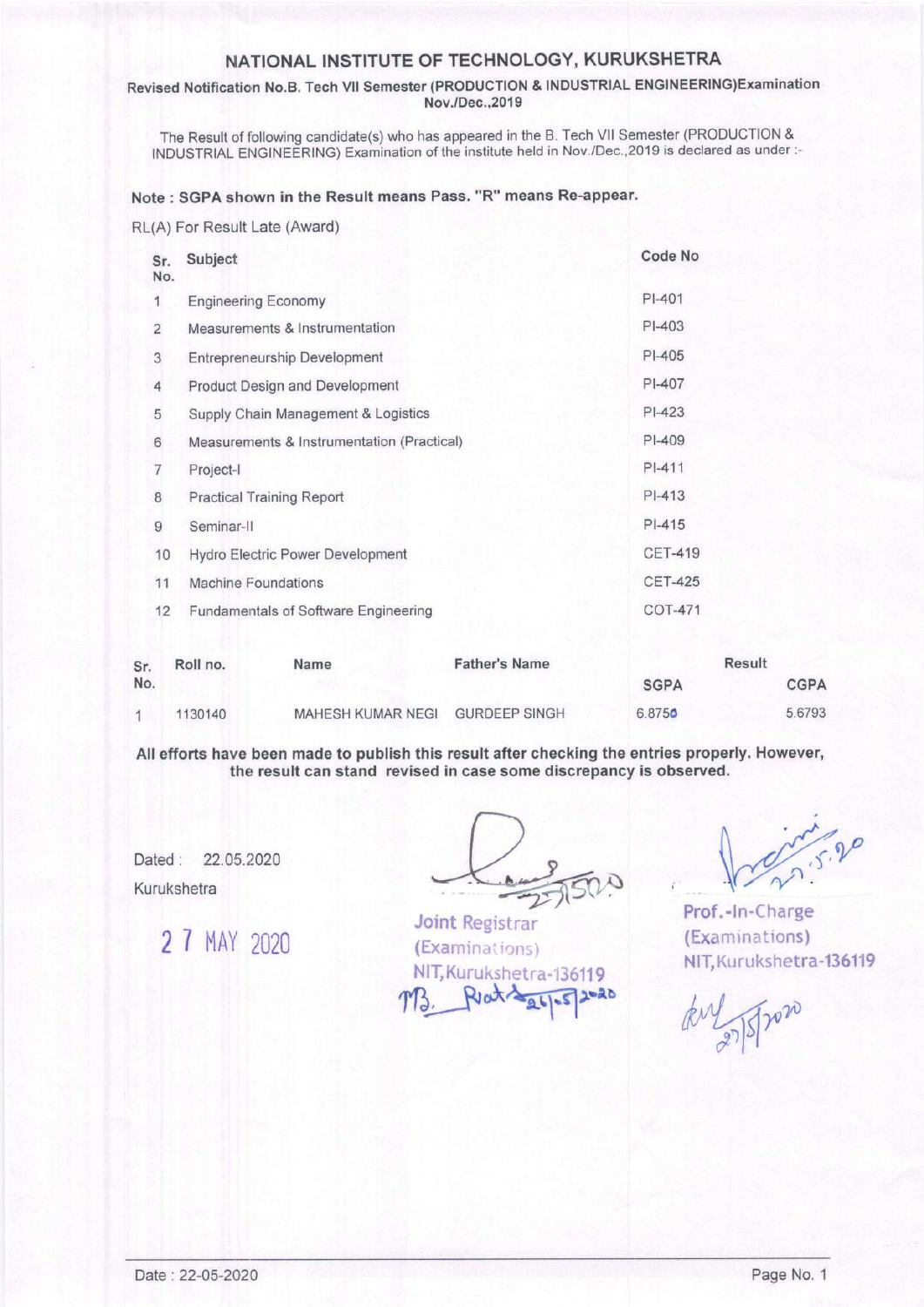# NATIONAL INSTITUTE OF TECHNOLOGY, KURUKSHETRA

#### Revised Notification No.B. Tech VII Semester (PRODUCTION & INDUSTRIAL ENGINEERING) Examination Nov./Dec., 2018

The Result of following candidate(s) who has appeared in the B. Tech VII Semester (PRODUCTION & INDUSTRIAL ENGINEERING) Examination of the institute held in Nov./Dec., 2018 is declared as under :-

### Note: SGPA shown in the Result means Pass. "R" means Re-appear.

#### RL(A) For Result Late (Award)

| Sr.<br>No.     | Subject                                     | Code No        |
|----------------|---------------------------------------------|----------------|
| 1              | <b>Engineering Economy</b>                  | $PI-401$       |
| $\overline{2}$ | Measurements & Instrumentation              | $PI-403$       |
| 3              | <b>Entrepreneurship Development</b>         | $PI-405$       |
| 4              | <b>Product Design and Development</b>       | PI-407         |
| 5              | Supply Chain Management & Logistics         | $PI-423$       |
| 6              | Measurements & Instrumentation (Practical)  | PI-409         |
| 7              | Project-I                                   | $PI-411$       |
| 8              | <b>Practical Training Report</b>            | $PI-413$       |
| 9              | Seminar-II                                  | $PI-415$       |
| 10             | Hydro Electric Power Development            | <b>CET-419</b> |
| 11             | Machine Foundations                         | <b>CET-425</b> |
| 12             | <b>Fundamentals of Software Engineering</b> | <b>COT-471</b> |

| Sr.           | Roll no. | Name           | <b>Father's Name</b> | <b>Result</b> |             |
|---------------|----------|----------------|----------------------|---------------|-------------|
| No.           |          |                |                      | <b>SGPA</b>   | <b>CGPA</b> |
|               | 11510911 | AMAN ANAND     | <b>VINOD KUMAR</b>   | 8.2917        | 6.3384      |
| $\mathcal{D}$ | 11510823 | <b>SAKSHAM</b> | <b>DAYA SINGH</b>    | 7.0694        | 6.1490      |

All efforts have been made to publish this result after checking the entries properly. However, the result can stand revised in case some discrepancy is observed.

Dated: 22.05.2020 Kurukshetra

2 7 MAY 2020

Joint Registr (Examinessee) NIT, Kuruksing tra-136119

Prof.-In-Charge (Examinations) NIT, Kurukshetra-136119

nik